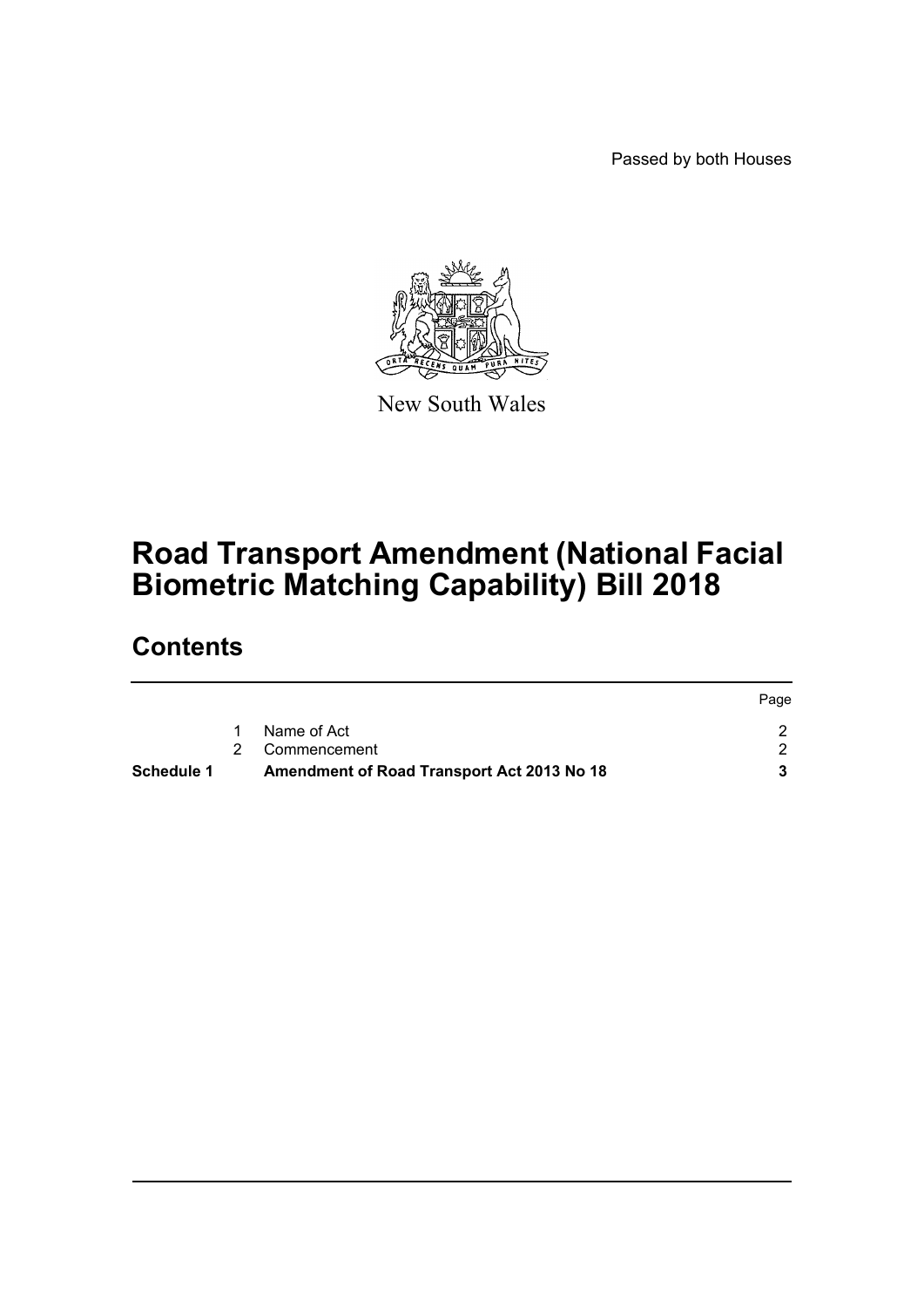*I certify that this public bill, which originated in the Legislative Assembly, has finally passed the Legislative Council and the Legislative Assembly of New South Wales.*

> *Clerk of the Legislative Assembly. Legislative Assembly, Sydney, , 2018*



New South Wales

## **Road Transport Amendment (National Facial Biometric Matching Capability) Bill 2018**

Act No , 2018

An Act to amend the *Road Transport Act 2013* to authorise Roads and Maritime Services and certain other government agencies to collect, keep, use and release identity information in accordance with national arrangements for the sharing and matching of that information; and for related purposes.

*I have examined this bill and find it to correspond in all respects with the bill as finally passed by both Houses.*

*Assistant Speaker of the Legislative Assembly.*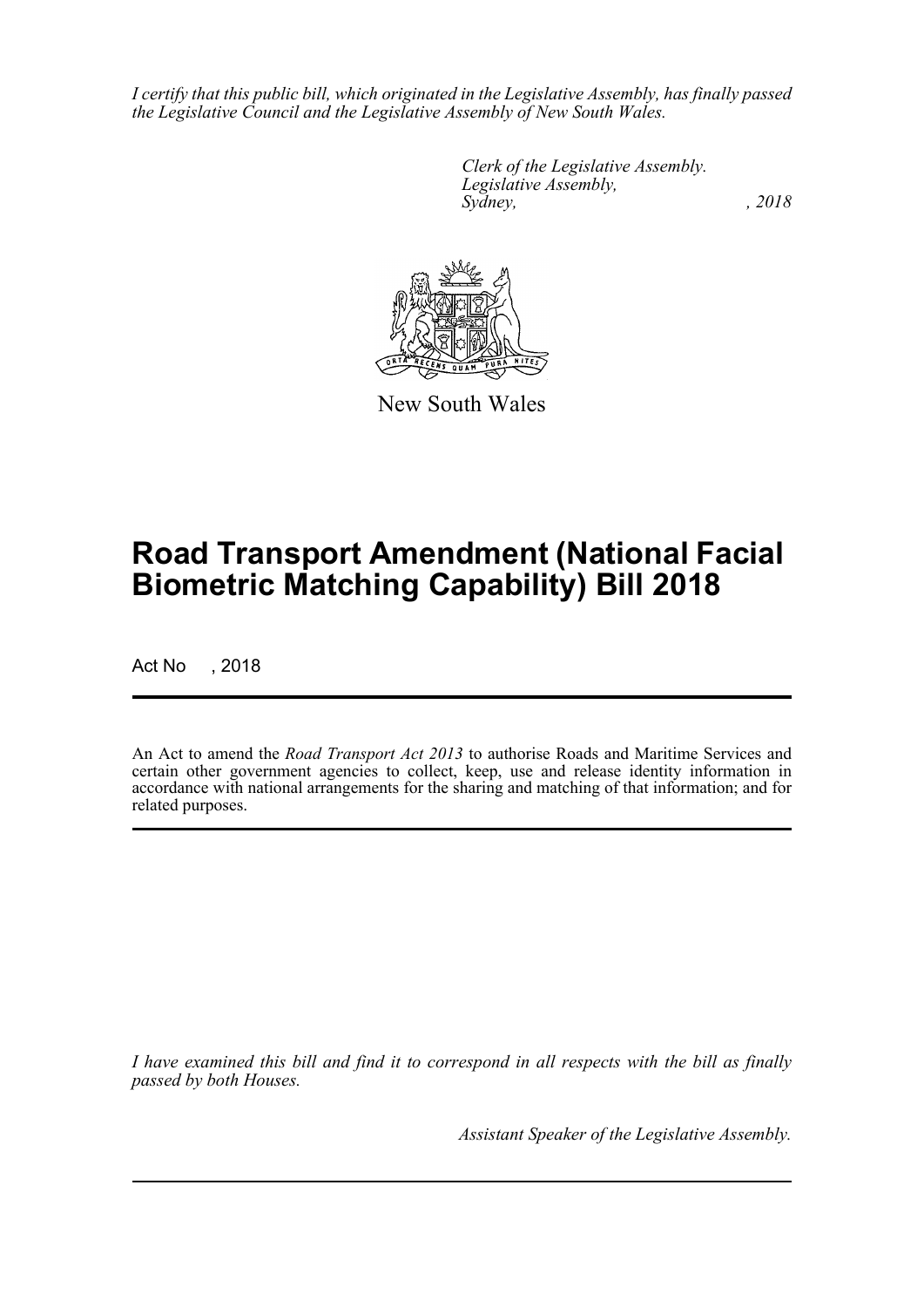Road Transport Amendment (National Facial Biometric Matching Capability) Bill 2018 [NSW]

#### <span id="page-2-0"></span>**The Legislature of New South Wales enacts:**

#### **1 Name of Act**

This Act is the *Road Transport Amendment (National Facial Biometric Matching Capability) Act 2018*.

#### <span id="page-2-1"></span>**2 Commencement**

This Act commences on the date of assent to this Act.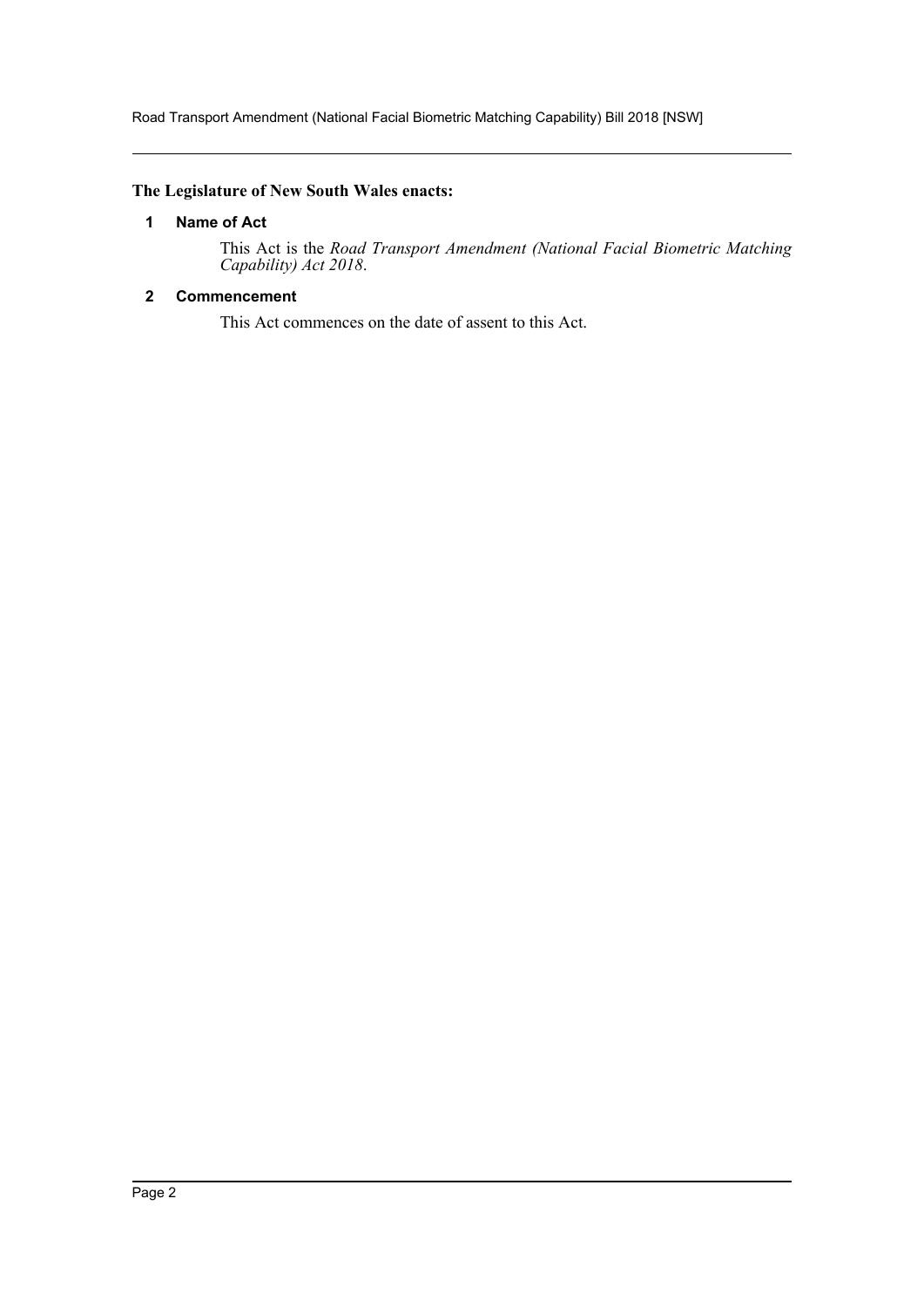### <span id="page-3-0"></span>**Schedule 1 Amendment of Road Transport Act 2013 No 18**

#### **[1] Section 56 Purposes for which photographs may be kept and used**

Insert after section 56 (1) (i):

(ia) in accordance with section 271A,

#### **[2] Section 57 Release of photographs prohibited**

Insert after section  $57(1)(i)$ :

(ja) as provided by section 271A, or

#### **[3] Section 271A**

Insert after section 271:

#### **271A National Facial Biometric Matching Capability**

(1) **Definitions**

In this section:

*associated personal information*, in relation to a photograph, includes the name, date of birth, gender and address of the individual who appears in the photograph.

*authorised government agency* means:

- (a) the Authority or any agent of the Authority, and
- (b) any other government agency participating in the Capability in accordance with the National Agreement.

*collect* from the Capability includes download from the Capability.

*National Agreement* means the Intergovernmental Agreement on Identity Matching Services entered into by the Commonwealth, the States and the Territories in October 2017 (as varied from time to time by the parties to the agreement).

*National Facial Biometric Matching Capability* (or *Capability*) means the service administered by the Commonwealth under the National Agreement for facial biometric matching, and includes any database or facility that is part of that service.

*release* to the Capability includes upload to the Capability.

#### (2) **Collection of photographs and associated personal information**

An authorised government agency may collect photographs and associated personal information from the National Facial Biometric Matching Capability.

(3) Sections 9 and 10 of the *Privacy and Personal Information Protection Act 1998* do not apply in relation to photographs and personal information collected by an authorised government agency from the Capability.

#### (4) **Keeping and use of photographs and associated personal information**

An authorised government agency may, for any lawful purpose in connection with the exercise of its functions, keep and use photographs and associated personal information obtained from, or disclosed to the agency under, the National Facial Biometric Matching Capability.